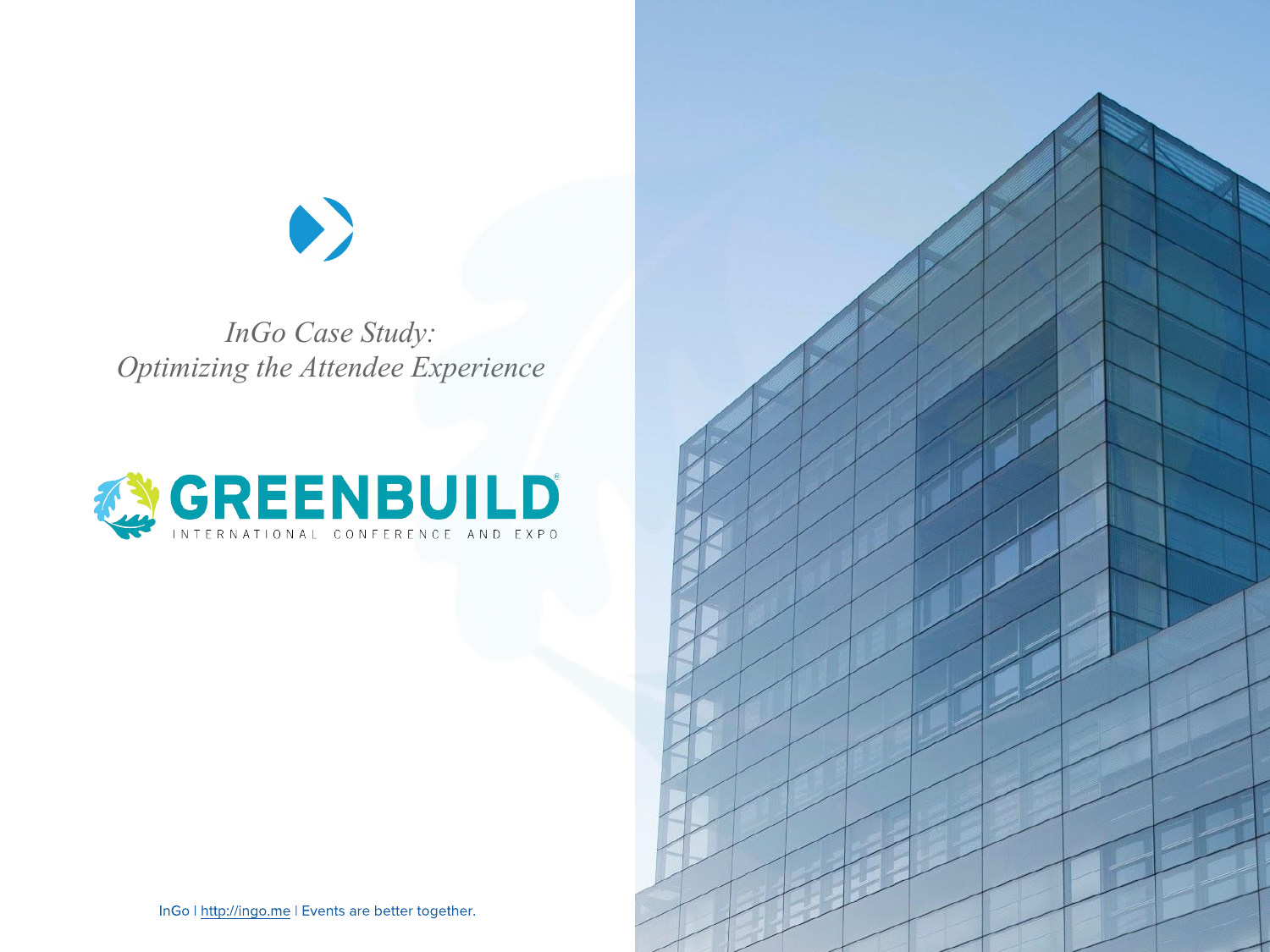## REAL RESULTS, REAL ROI



#### **LEGEND**

- Advocate = Registrant who uses Social Media (InGo)
- Acquisition = Contact in an Advocate's network who successfully registers after the Advocate invited or posted about the event
- $\bullet$  Adoption = The percentage of registrants who used Social Media (InGo) to complete their registration

**ENGAGED CONTACTS** 

#### OF WHICH INGO GENERATED

**60% New**

**37% Alumni**

# **70% in Region**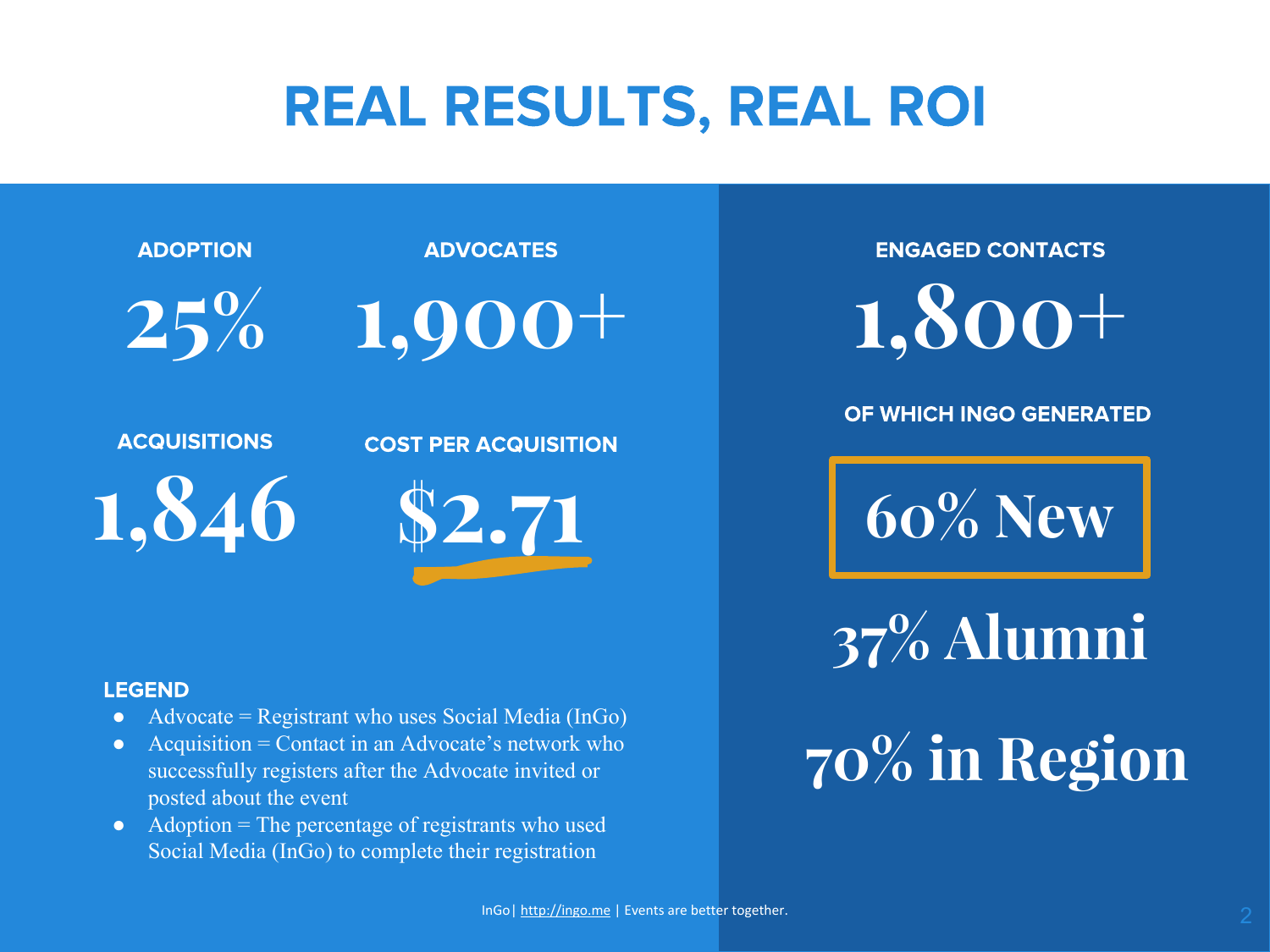## THE ADVOCATE EFFECT

### **About Greenbuild**

Greenbuild is the world's largest conference and expo dedicated to green building. It allows the green building community to gather to share ideas and the mutual passion of building sustainably.

### **Greenbuild's Goals and Why They Used InGo**

Greenbuild was looking for a word-of-mouth marketing solution and through InGo's social registration and amplification tools, its attendees and exhibitors became empowered to co-market the event and be social influencers.

Thousands of empowered advocates (**25% Adoption**) helped deliver thousands of engaged contacts, turning social networks into true, on-site networking opportunities. Greenbuild also used InGo's powerful "Who's In" tool to showcase its social community, build brand allegiance, and create unrivaled social demand.



*"InGo allowed us to organically market to attendees we were otherwise unable to reach, and based on the impressive results this program generated, it proved to be a cost-efficient and effective alternative to acquire new attendees at Greenbuild"* **Lindsay Roberts, Group Director Informa Exhibitions**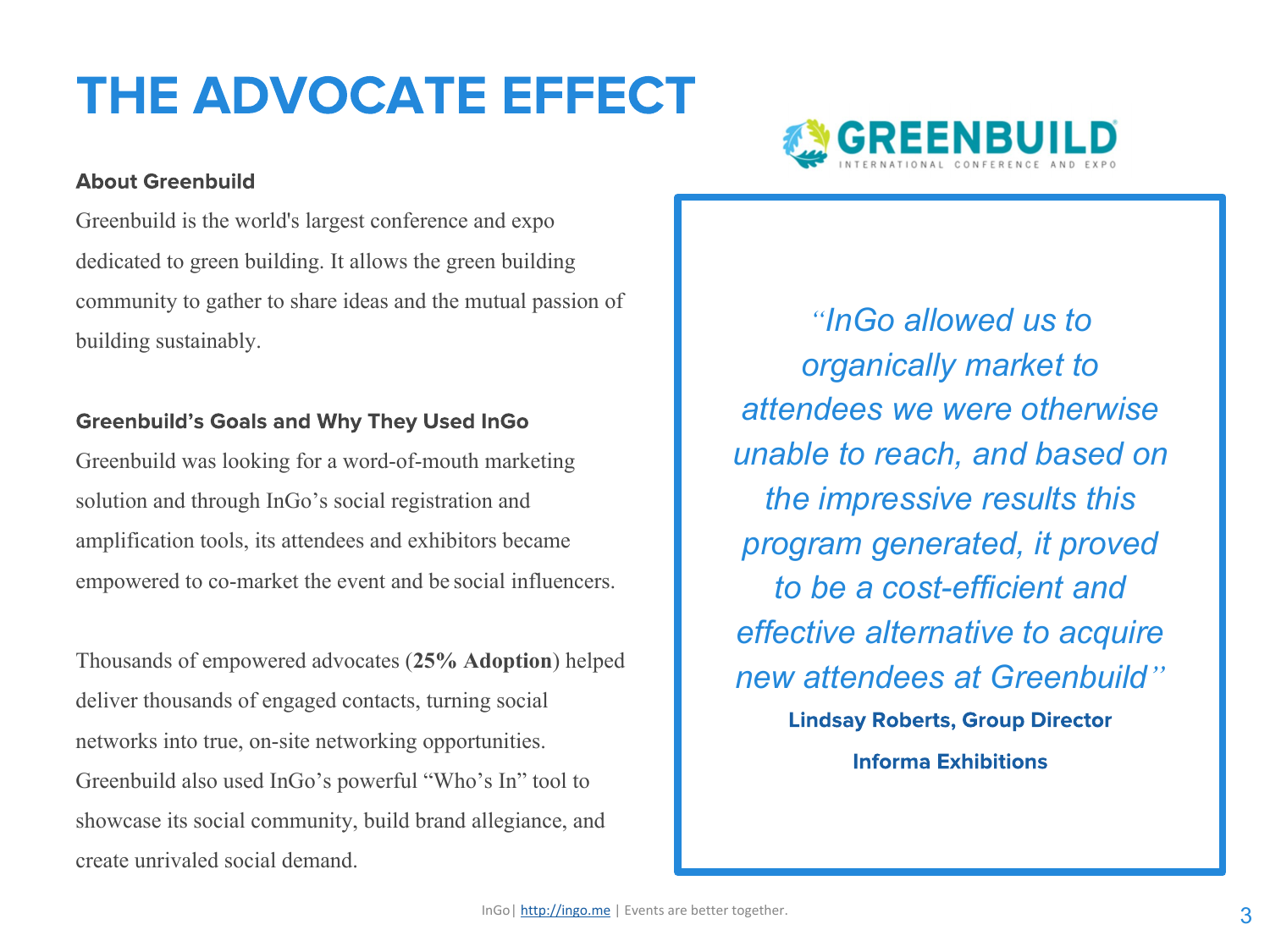### **HOW INGO WORKS**



**Activate Advocates For Your Event via InGo on Your Website.** 

**Advocates Send Invites and Post to** 

**Social Media.** 

**You Get Measurable Social Media Influence, Growth and Impressions.** 

*Learn More About InGo's Other Case Studies*

www.ingo.me/results